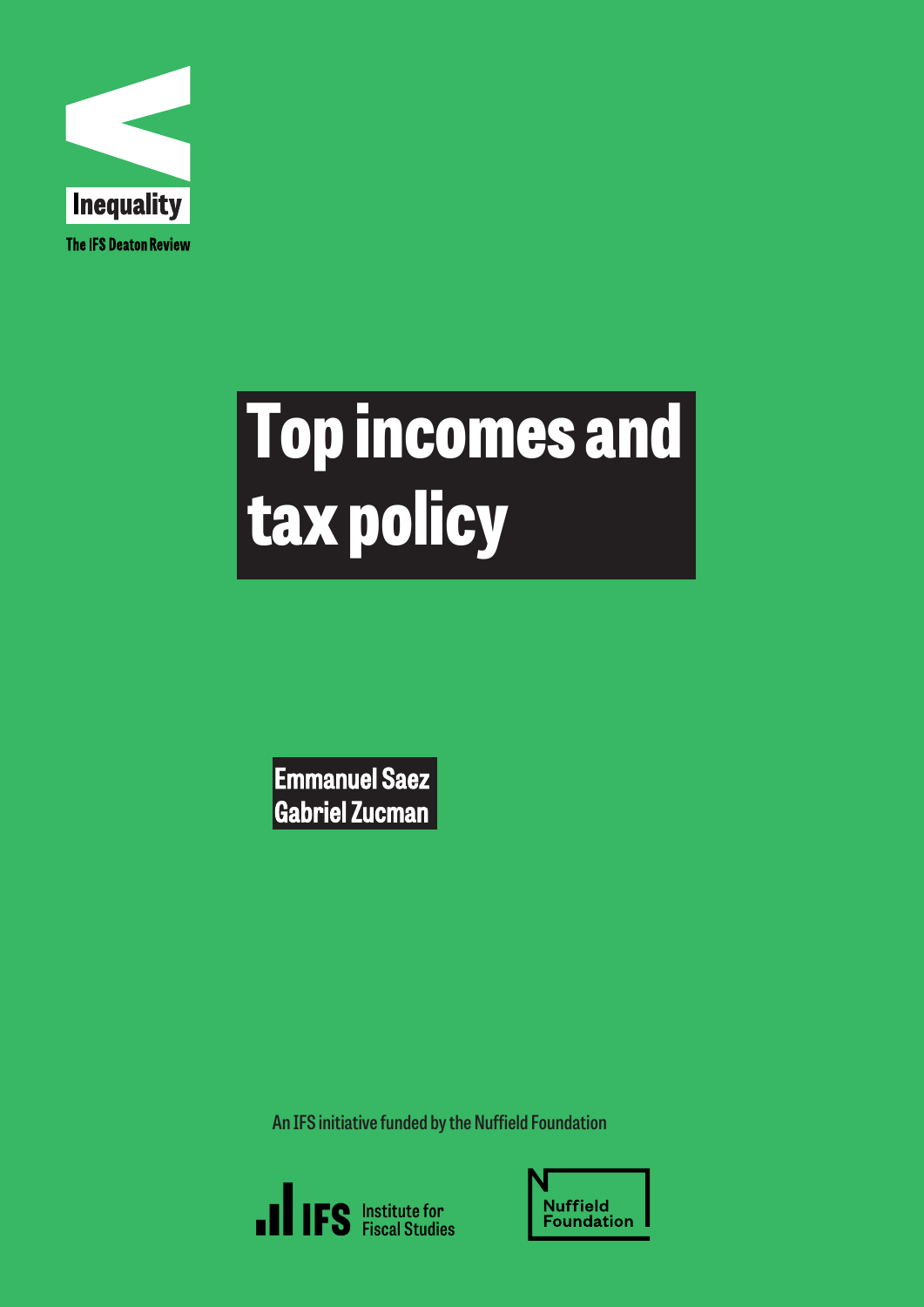## **Top incomes and tax policy**

### **Emmanuel Saez (UC Berkeley) and Gabriel Zucman (UC Berkeley) [1](#page-1-0)**

#### **Introduction**

Inequality has increased in many developed countries – including the United Kingdom – since the 1980s. The most striking feature has been the surge in income and wealth concentration at the top (Alvaredo et al., 2018). At the same time, the current existing tax systems in advanced economies do not do a very good job at taxing the ultra-wealthy, especially those who have built a fortune through a successful global business (Saez and Zucman, 2019a). The corporate income taxes on business profits have shrunk due to international tax competition. The individual income tax is based on realised income and hence can be avoided as long as business shares are not sold and profits are retained with the corporation. The *ProPublica* leak of June 2021 (Eisinger, Ernsthausen and Kiel, 2021) shows that the richest 25 Americans have paid in federal income taxes from 2014–18 only 3.4% of their wealth gain over this period. The estate and inheritance taxes come late by definition and have also become fairly easy to avoid through aggressive tax planning and weak enforcement.

Governments worldwide have also reacted to the COVID-19 crisis with ambitious relief measures to support families and businesses funded for now primarily with public debt. Hence, it is likely that governments will seek new fiscal sources in coming years.

These developments have generated growing interest for increasing the tax burden on the very rich. In this perspective, summarising recent research in this area, we discuss the ideas for new revenue sources focused on the top of the distribution: a progressive tax on net wealth with a high exemption threshold; a wealth tax on corporations' stock; and a one-off tax on top-end unrealised capital gains.

#### **A modern progressive wealth tax**

There is a long tradition of wealth taxation in Europe, in some cases dating back to the end of the 19th century. In recent years, the debate on wealth taxation has gained steam following the call by Piketty (2014) for a global wealth tax and following evidence of rising wealth concentration in a number of countries (e.g., Saez and Zucman, 2016; Alvaredo et al., 2018).

Importantly, the wealth taxes discussed today are very different from past wealth taxes. In the United States, Elizabeth Warren, in her presidential campaign, proposed in 2019 to introduce a tax on net wealth on all assets at market value above a large exemption of \$50 million per family. This contrasts with European wealth taxes that had much lower exemption thresholds – typically around \$0.5 million – and contained a long list of exemptions or preferential treatment for specific asset classes such as closely held businesses, primary homes, works of art, etc.

Today's enforcement context is also markedly different. European wealth taxes were based on selfreported asset values. Today, tax authorities can leverage the information they receive from third parties (banks, brokers, pension funds, insurance companies, etc.). In principle, this information could be used to pre-populate wealth tax forms, reducing the need for self-reporting and thus the scope of under-reporting.

<span id="page-1-0"></span><sup>1</sup> We thank Richard Blundell and Angus Deaton for helpful discussions and comments. We acknowledge funding from the Berkeley Center for Equitable Growth and the Berkeley Stone Center on Wealth and Income Inequality.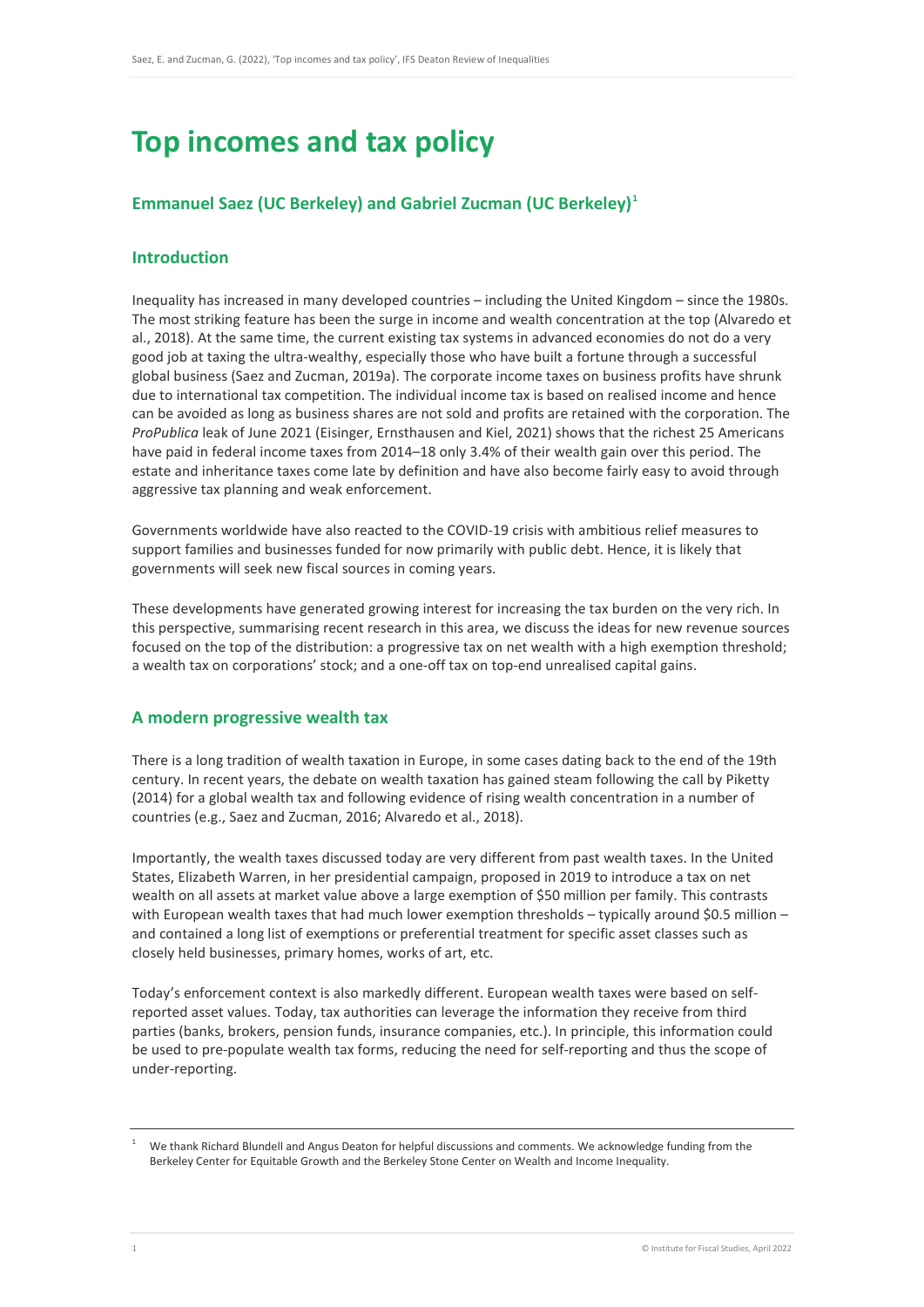Tax authorities today automatically receive reports from foreign financial institutions, including banks located in tax havens. This stands again in sharp contrast to the situation that prevailed before the 2010s, when bank secrecy was the norm in tax havens, making offshore tax evasion easy (e.g., Zucman, 2015). Although it would be naïve to believe that this new reporting has solved offshore tax evasion entirely, it also means that enforcing a wealth tax is easier today than historically.

Modern research on tax design stresses that elasticities are not immutable parameters: with proper tax design, they can be reduced. Tax avoidance, tax competition and tax evasion are not laws of nature. For example, tax competition can be limited by taxing expatriates or using exit taxes (Saez and Zucman, 2019b). Tax evasion can be curtailed with proper information collection (Kleven et al., 2011) and the regulation of the suppliers of tax evasion services (Alstadsæter, Johannesen and Zucman, 2019).

A common issue is the question of how to value private businesses. Theory and evidence suggest that valuing private businesses is possible in countries, such as the UK, with strong property rights and a developed financial sector. For example, tax authorities can apply the valuation multiples of listed firms to comparable private firms, as is commonly done in the financial industry to value private businesses in the context of mergers and acquisitions, initial public offerings or private sales. Moreover, because the ownership of corporations is divisible (the very definition of being a shareholder), tax authorities could offer taxpayers the possibility to pay the wealth tax in kind – with shares of private businesses that could be subsequently auctioned (Saez and Zucman, 2019a).

#### **A tax on corporations' stock**

Saez and Zucman (2021a) propose a new instrument to complement the measures envisioned to share the financial cost of the COVID-19 pandemic: a tax on corporations' stock shares for all publicly listed companies. Each company would have to pay a certain percentage (e.g., 0.2%) of the value of its stock in taxes each year. The securities commissions in each G20 country (which already supervise the creation and transactions of equity securities) could administer the new tax.

Because the UK stock market capitalisation adds up to about 125% of UK GDP, a tax at a rate of 0.2% would generate about 0.25% of GDP in revenue. Despite having a flat rate, this would be a progressive tax, because stock ownership is highly concentrated among the rich. In the US, for example, the top 1% adults with the highest pre-tax income own about 30% of all publicly traded corporate equities (including corporate equities indirectly held through pension plans and insurance funds).

Like all taxes on capital, such a tax would be best implemented in a coordinated manner, for instance at the G20 level. As the G20 stock market capitalisation is around \$90 trillion, or about 90% of the G20 countries' GDP of \$100 trillion, the tax would raise approximately \$180 billion each year, approximately 0.18% of the GDP of the G20. The G20 would also be the ideal institution to negotiate the creation of such a tax and decide how its proceeds should be allocated between member countries. A number of allocation schemes can be considered: the proceeds could be allocated among G20 countries or globally (including to non-G20 countries), proportionally to population, to the amount of sales made in each country, to the value of the tangible capital stock, and to a combination of these (and other possible) factors.

Because the tax rate is low (only 0.2%) and G20 countries are in need of tax revenue due to the large increase in public debts due to the COVID-19 crisis, it is conceivable that most or all of G20 countries could agree to such a tax in the foreseeable future.

#### **A one-off tax on the stock of unrealised capital gains**

Capital gains currently can escape taxation for decades and often forever, as the wealthy wait to sell their stock and other assets. To address this issue, Saez and Zucman (2021b) propose to tax the unrealised capital gains of billionaires. Concretely, all the unrealised capital gains of billionaires could be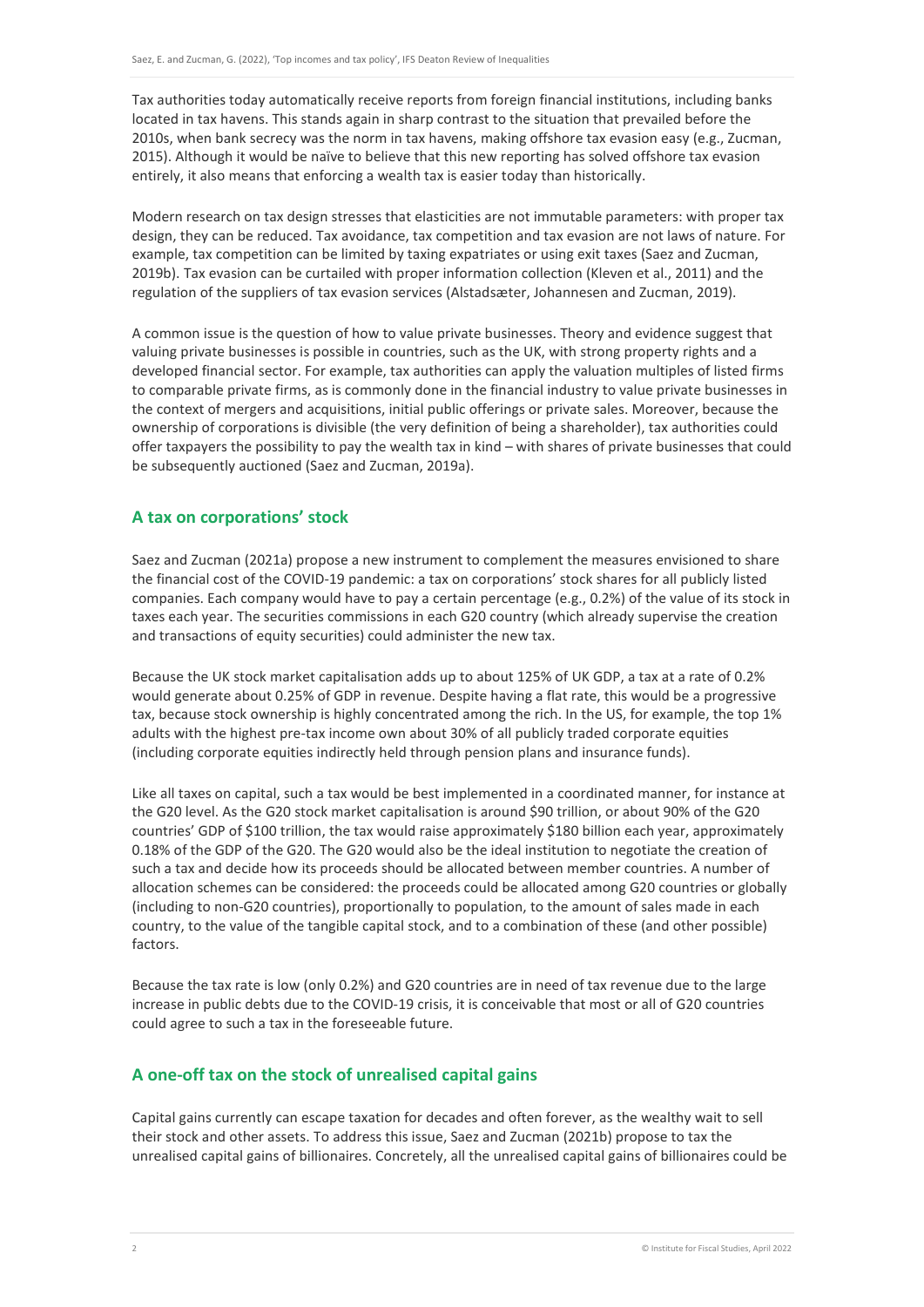deemed realised on a certain date. Once deemed realised, these gains would be subject to the individual income tax – just like regular capital gains, but in this case with payments spread over 10 years.

Such a tax on the stock of unrealised gains would be a simple way to tax 'above-normal' returns. It would be hard to avoid, as governments have information about the wealth of billionaires, who are highly visible in the public debate and own large businesses that already fill out tax forms. Information on billionaire wealth includes the annual income tax returns and balance sheets of the businesses they own, and daily estimates compiled by Forbes and Bloomberg.

For economists, a tax on the stock of unrealised capital gains is appealing because it does not distort behaviour. The gains have already been made; therefore, the traditional argument that taxation discourages effort and innovation becomes moot.

From a revenue perspective, a one-off tax on the stock of unrealised capital gains would raise substantial sums given the increase in billionaire wealth during the COVID-19 pandemic. Saez and Zucman (2021b) offer a scoring in the US context. According to Forbes, US billionaires owned \$4.26 trillion on 1 April 2021, of which unrealised gains accounted for more than \$2.5 trillion, by our calculations. A one-time tax on the unrealised gains of billionaires at a rate of 40% would thus generate \$1 trillion.

This solution usefully complements proposals to increase the taxation of realised capital gains, as it would prevent billionaires from avoiding this tax increase by deferring realisations.